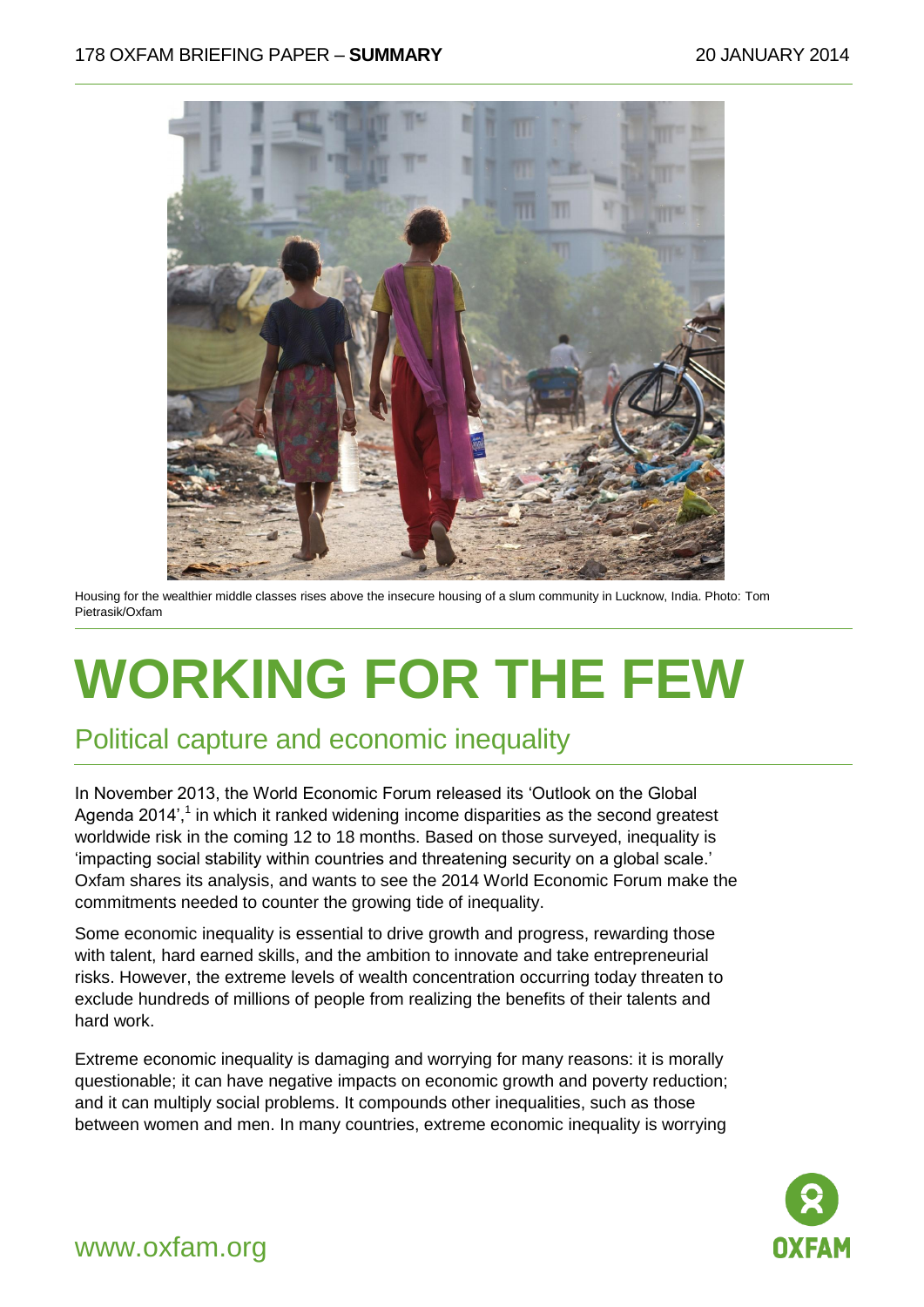because of the pernicious impact that wealth concentrations can have on equal political representation. When wealth captures government policymaking, the rules bend to favor the rich, often to the detriment of everyone else. The consequences include the erosion of democratic governance, the pulling apart of social cohesion, and the vanishing of equal opportunities for all. Unless bold political solutions are instituted to curb the influence of wealth on politics, governments will work for the interests of the rich, while economic and political inequalities continue to rise. As US Supreme Court Justice Louis Brandeis famously said, 'We may have democracy, or we may have wealth concentrated in the hands of the few, but we cannot have both.'

Oxfam is concerned that, left unchecked, the effects are potentially immutable, and will lead to 'opportunity capture' – in which the lowest tax rates, the best education, and the best healthcare are claimed by the children of the rich. This creates dynamic and mutually reinforcing cycles of advantage that are transmitted across generations.

Given the scale of rising wealth concentrations, opportunity capture and unequal political representation are a serious and worrying trend. For instance:

- Almost half of the world's wealth is now owned by just one percent of the population.<sup>2</sup>
- The wealth of the one percent richest people in the world amounts to \$110 trillion. That's 65 times the total wealth of the bottom half of the world's population.<sup>3</sup>
- The bottom half of the world's population owns the same as the richest 85 people in the world  $4$
- Seven out of ten people live in countries where economic inequality has increased in the last 30 years.<sup>5</sup>
- The richest one percent increased their share of income in 24 out of 26 countries for which we have data between 1980 and 2012.<sup>6</sup>
- In the US, the wealthiest one percent captured 95 percent of post-financial crisis growth since 2009, while the bottom 90 percent became poorer.<sup>7</sup>

This massive concentration of economic resources in the hands of fewer people presents a significant threat to inclusive political and economic systems. Instead of moving forward together, people are increasingly separated by economic and political power, inevitably heightening social tensions and increasing the risk of societal breakdown.

Oxfam's polling from across the world captures the belief of many that laws and regulations are now designed to benefit the rich. A survey in six countries (Spain, Brazil, India, South Africa, the UK and the US) showed that a majority of people believe that laws are skewed in favor of the rich – in Spain eight out of 10 people agreed with this statement. Another recent Oxfam poll of low-wage earners in the US reveals that 65 percent believe that Congress passes laws that predominantly benefit the wealthy.

The impact of political capture is striking. Rich and poor countries alike are affected. Financial deregulation, skewed tax systems and rules facilitating evasion, austerity economics, policies that disproportionately harm women, and captured oil and mineral revenues are all examples given in this paper. The short cases included are each intended to offer a sense of how political capture produces ill-gotten wealth, which perpetuates economic inequality.

This dangerous trend can be reversed. The good news is that there are clear examples of success, both historical and current. The US and Europe in the three decades after World War II reduced inequality while growing prosperous. Latin America has significantly reduced inequality in the last decade – through more progressive taxation,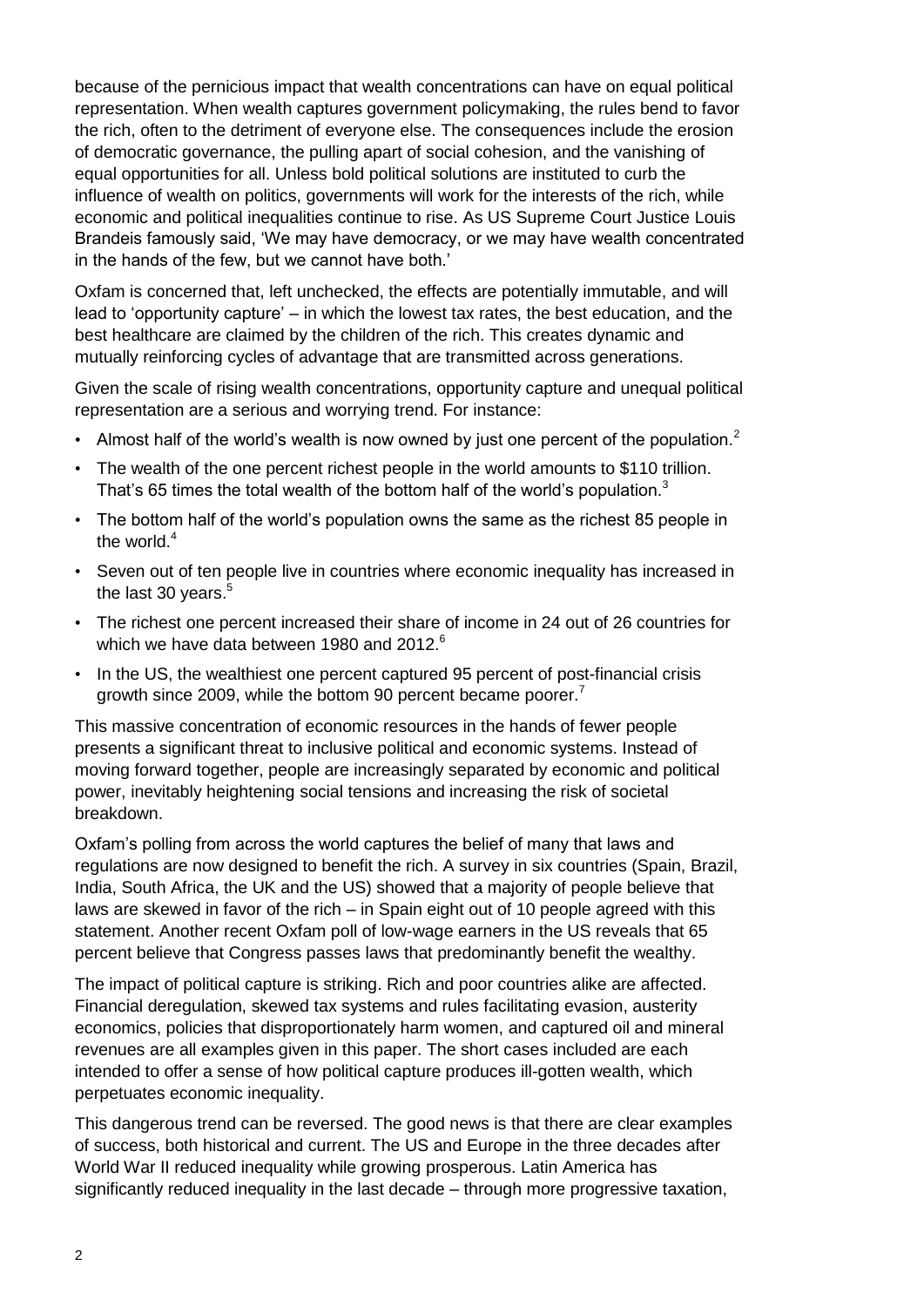public services, social protection and decent work. Central to this progress has been popular politics that represent the majority, instead of being captured by a tiny minority. This has benefited all, both rich and poor.

## RECOMMENDATIONS

Those gathered at Davos for the World Economic Forum have the power to turn around the rapid increase in inequality. Oxfam is calling on them to pledge that they will:

- Not dodge taxes in their own countries or in countries where they invest and operate, by using tax havens;
- Not use their economic wealth to seek political favors that undermine the democratic will of their fellow citizens:
- Make public all the investments in companies and trusts for which they are the ultimate beneficial owners;
- Support progressive taxation on wealth and income;
- Challenge governments to use their tax revenue to provide universal healthcare, education and social protection for citizens;
- Demand a living wage in all the companies they own or control;
- Challenge other economic elites to join them in these pledges.

Oxfam has recommended policies in multiple contexts to strengthen the political representation of the poor and middle classes to achieve greater equity. These policies include:

- A global goal to end extreme economic inequality in every country. This should be a major element of the post-2015 framework, including consistent monitoring in every country of the share of wealth going to the richest one percent.
- Stronger regulation of markets to promote sustainable and equitable growth; and
- Curbing the power of the rich to influence political processes and policies that best suit their interests.

The particular combination of policies required to reverse rising economic inequalities should be tailored to each national context. But developing and developed countries that have successfully reduced economic inequality provide some suggested starting points, notably:

- Cracking down on financial secrecy and tax dodging;
- Redistributive transfers; and strengthening of social protection schemes;
- Investment in universal access to healthcare and education;
- Progressive taxation:
- Strengthening wage floors and worker rights;
- Removing the barriers to equal rights and opportunities for women.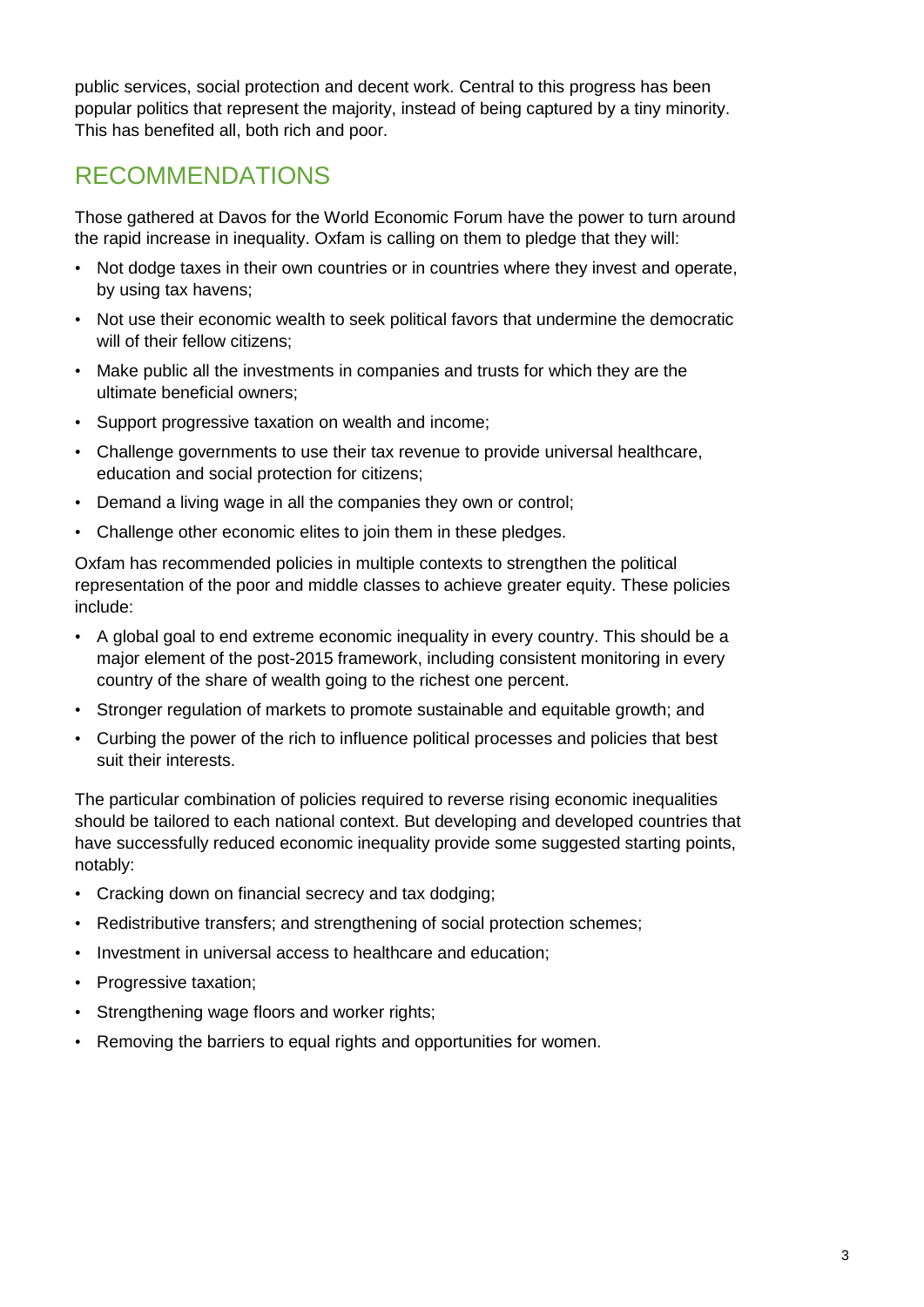#### **Figure 1: The rich get richer**

**The percentage increase in share of income of the richest one percent**



**The share of national income going to the richest one percent**



Source: F. Alvaredo, A. B. Atkinson, T. Piketty and E. Saez, (2013) 'The World Top Incomes Database', <http://topincomes.g-mond.parisschoolofeconomics.eu/>Only includes countries with data in 1980 and later than 2008.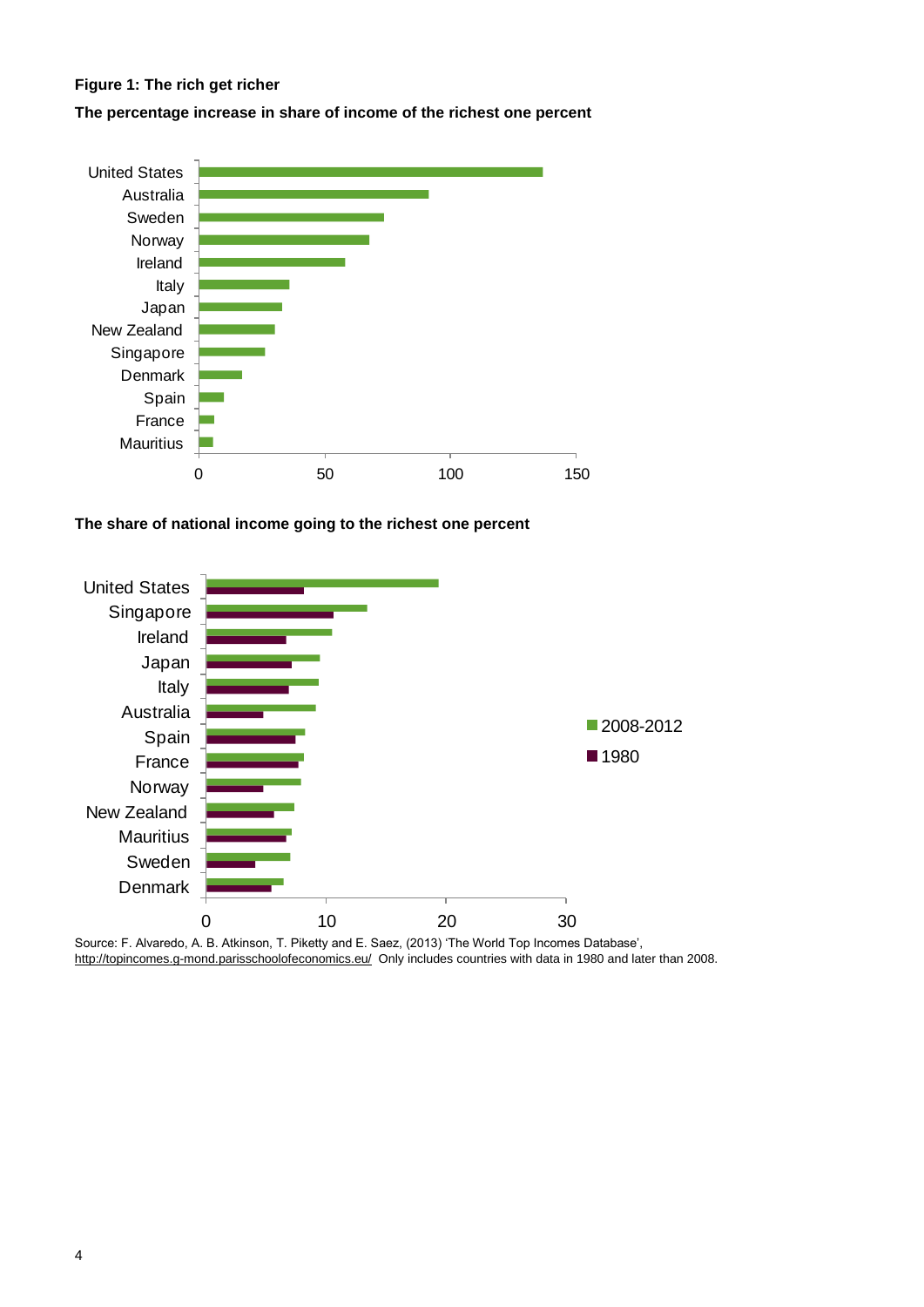# **NOTES**

All web links given here were accessed December 2013 unless otherwise stated

- 1 World Economic Forum (2013) 'Outlook on the Global Agenda 2014', Geneva: World Economic Forum, [http://www3.weforum.org/docs/WEF\\_GAC\\_GlobalAgendaOutlook\\_2014.pdf](http://www3.weforum.org/docs/WEF_GAC_GlobalAgendaOutlook_2014.pdf)
- 2 Credit Suisse (2013) 'Global Wealth Report 2013', Zurich: Credit Suisse[. https://publications.credit](https://publications.credit-suisse.com/tasks/render/file/?fileID=BCDB1364-A105-0560-1332EC9100FF5C83)[suisse.com/tasks/render/file/?fileID=BCDB1364-A105-0560-1332EC9100FF5C83](https://publications.credit-suisse.com/tasks/render/file/?fileID=BCDB1364-A105-0560-1332EC9100FF5C83) And Forbes' The World's Billionaires (accessed on December 16, 2013[\) http://www.forbes.com/billionaires/list/](http://www.forbes.com/billionaires/list/)
- 3 Calculated based on information from Credit Suisse, *op. cit.* Total wealth amounts to \$240.8 trillion. Share of wealth for the bottom half of the population is 0.71 percent. That for the richest one percent is 46 percent (amounting to \$110 trillion).
- 4 Credit Suisse, *op. cit.*
- 5 The World Top Incomes Database[, http://topincomes.g-mond.parisschoolofeconomics.eu/](http://topincomes.g-mond.parisschoolofeconomics.eu/)
- 6 *Ibid.*
- 7 E. Saez (2013) 'Striking it Richer: The Evolution of Top Incomes in the United States (updated with 2012 preliminary estimates)', Berkeley: University of California, Department of Economics. <http://elsa.berkeley.edu/~saez/saez-UStopincomes-2012.pdf> and The World Top Incomes Database. <http://topincomes.g-mond.parisschoolofeconomics.eu/>